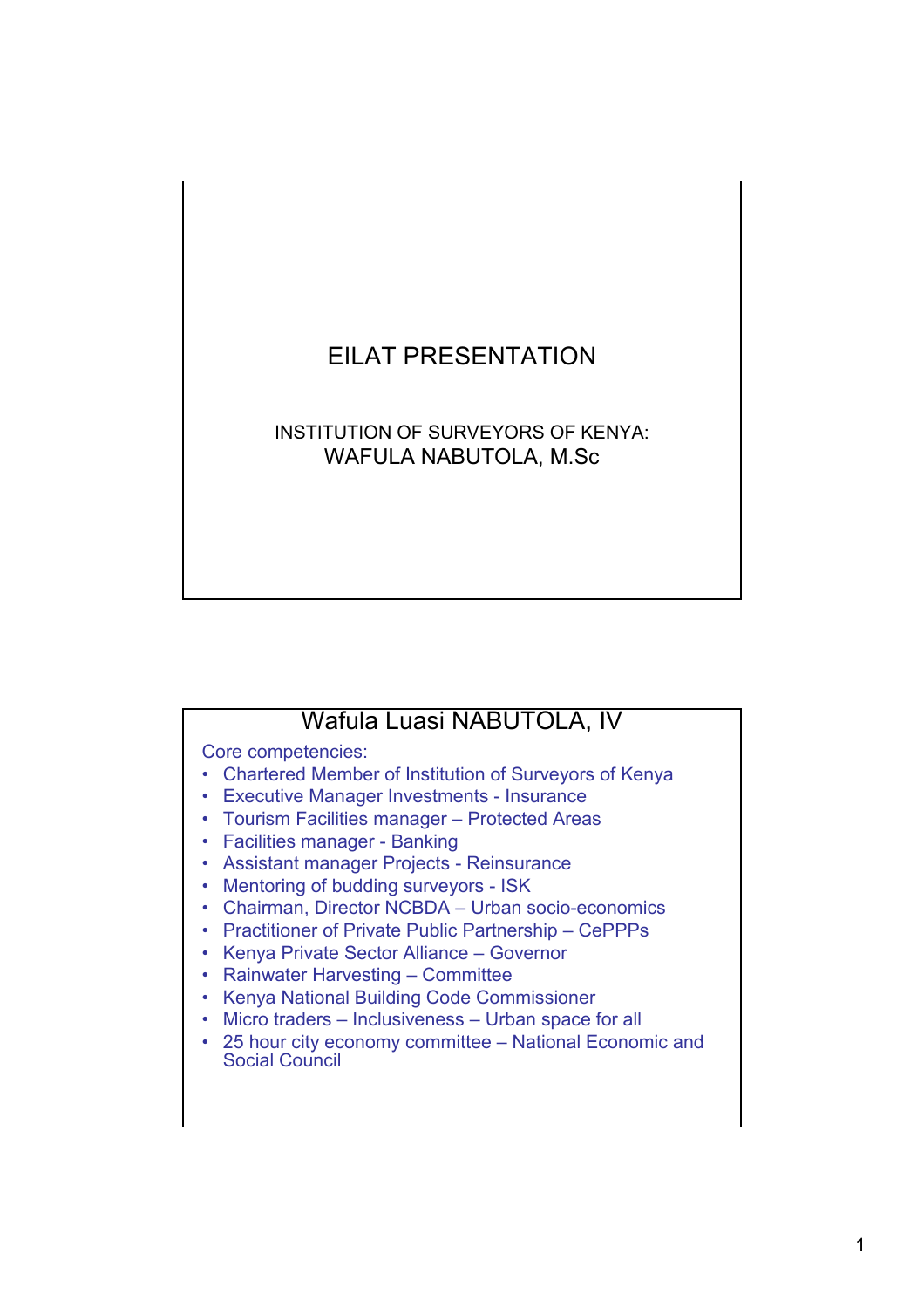## FIG and Me

- Been involved with FIG for about six years now.
- During this time of collaborating I have learnt from the best, all of you here, and I have grown.
- I have conducted research, published papers and made presentations at conferences such as this one.
- Last year I was in Valencia to work with Commission 3. However..
- My Base commission is Commission 8

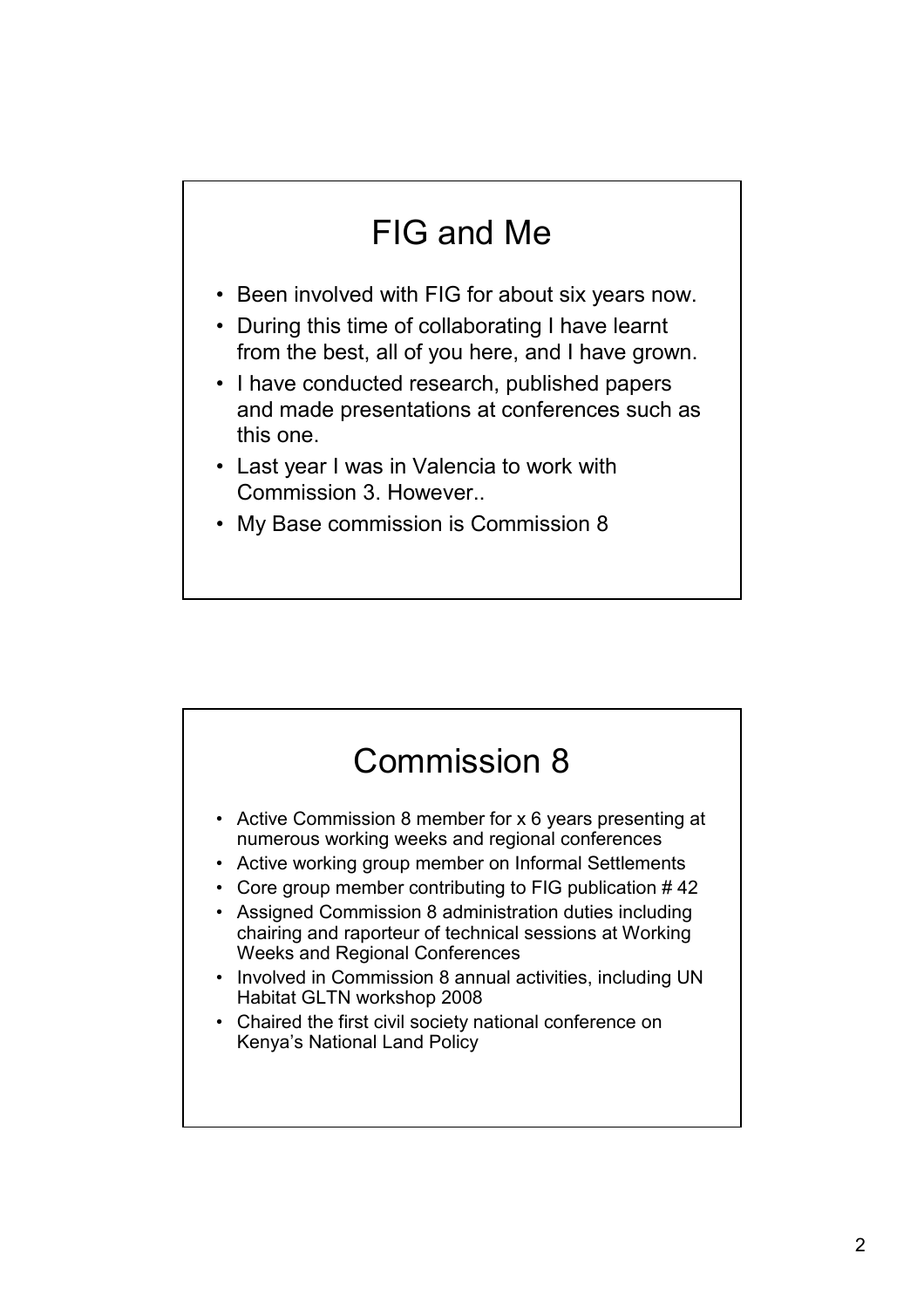Spatial Planning and other issues relating to Commission 8

- Development
- Good Governance
- Integrity of the profession
- MDG
- Time has come for me to give back to FIG